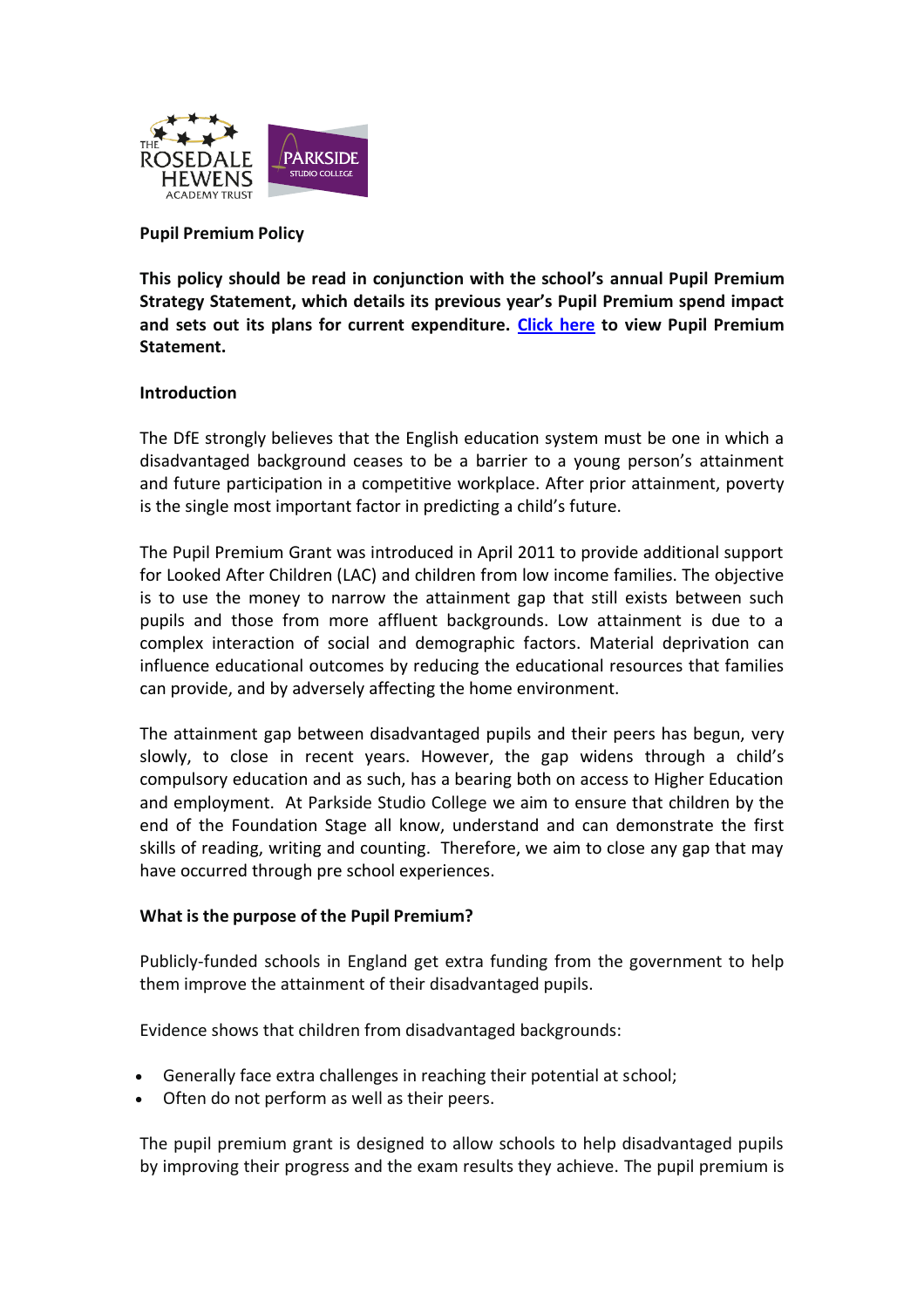not based on ability. Research shows that the most academically able pupils from disadvantaged backgrounds are most at risk of under-performing. Schools should focus on these pupils just as much as pupils with low results. To this end, Parkside Studio College is committed to supporting all pupils from disadvantaged backgrounds, regardless of ability.

# **Use of the pupil premium**

It is up to school leaders to decide how to spend the pupil premium. This is because school leaders are best-placed to assess their pupils' needs and use funding to improve attainment. Parkside Studio College has a clear plan for how it has allocated its current funding to support disadvantaged pupils. You can read this here: **[Pupil](https://www.the-trust-governor.co.uk/documents/202111030836430.PS%20Pupil%20Premim%20Strategy%20Statement%202020%20to%202022%20.pdf)  [Premium Strategy Statement](https://www.the-trust-governor.co.uk/documents/202111030836430.PS%20Pupil%20Premim%20Strategy%20Statement%202020%20to%202022%20.pdf)**.

# **Background**

Since 1997 the government has tried to close the educational achievement gap between disadvantaged pupils and others in England and has had no success. The National College for Teaching and Leadership has offered modules and courses for teachers and leaders to learn how to address this issue.

*'Closing the gap: how system leaders and schools can work together' by Simon Rea, Robert Hill and Dr John Dunford, (Isos Partnership Research Team April 2013) identified the following as suitable actions for schools to take:*

**Whole School Strategies** – which benefit all pupils

- Quality teaching and learning, consistent across the school, supported by strong CPD culture, observation/ moderation and coaching
- Engaging and relevant curriculum, personalised to pupil needs
- Pupil level tracking, assessment and monitoring
- Quality assessment for learning
- Effective reward, behaviour and attendance policies
- High quality learning environment
- Inclusive and positive school culture, underpinned by values and 'moral purpose' that all pupils will achieve
- Effective senior leadership team with ambition, vision, and high expectations of staff and all pupils

**Strategies for underperforming pupils** – which benefit free school meal (FSM) pupils and other under-achieving pupils

- Early intervention and targeted learning interventions
- One-to-one support and other 'catch-up' provision
- Rigorous monitoring and evaluation of impact of targeted interventions
- Extended services (e.g. breakfast and after-school clubs, including homework and study support) and multi-agency support
- Targeted parental engagements, including raising aspirations and developing parenting skills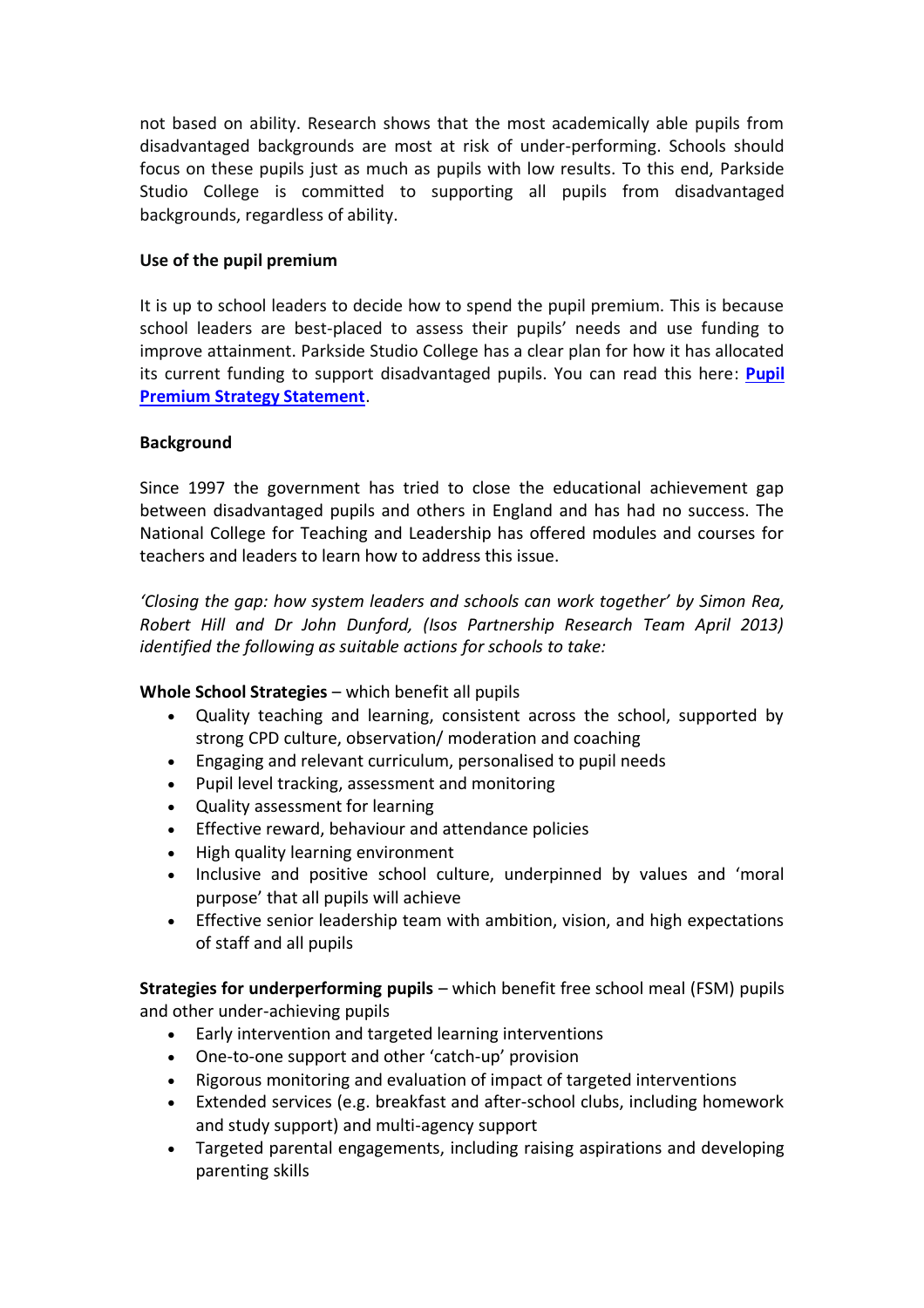- In-school dedicated pastoral and wellbeing support and outreach
- Developing confidence and self-esteem through pupil voice, empowering student mentors, sport, music, or other programmes such as SEAL

**Targeted strategies** – which specifically benefit FSM pupils

- Explicit school-level strategy to identify and support FSM pupils e.g. through targeted funding
- Incentives and targeting of extended services and parental support
- Subsidising school trips and other learning resources
- Additional residential and summer camps
- Interventions to manage key transitions between stages or between schools
- Dedicated senior leadership champion, or lead worker to co-ordinate support programme

#### **Tiered approach**

Evidence suggests that pupil premium spending is most effective when schools use a tiered approach, targeting spending across the following 3 areas below but focusing on teaching quality - investing in learning and development for teachers. These form for the basis for Parkside Studio College's approach.

#### *Teaching*

Schools arrange training and professional development for all the their staff to improve the impact of teaching and learning for pupils.

## *Academic support*

Schools should decide on the main issues stopping their pupils from succeeding at school and use the pupil premium to buy extra help.

## *Wider approaches*

This may include non-academic use of the pupil premium such as:

- school breakfast clubs
- music lessons for disadvantaged pupils
- help with the cost of educational trips or visits
- speech and language therapy

Schools may find using the pupil premium in this way helps to:

- increase pupils' confidence and resilience
- encourage pupils to be more aspirational
- benefit non-eligible pupils

#### **Non-eligible pupils**

Schools can spend their pupil premium on pupils who do not meet the eligibility criteria but need extra support. Schools can use the pupil premium to support other pupils, for example, if they: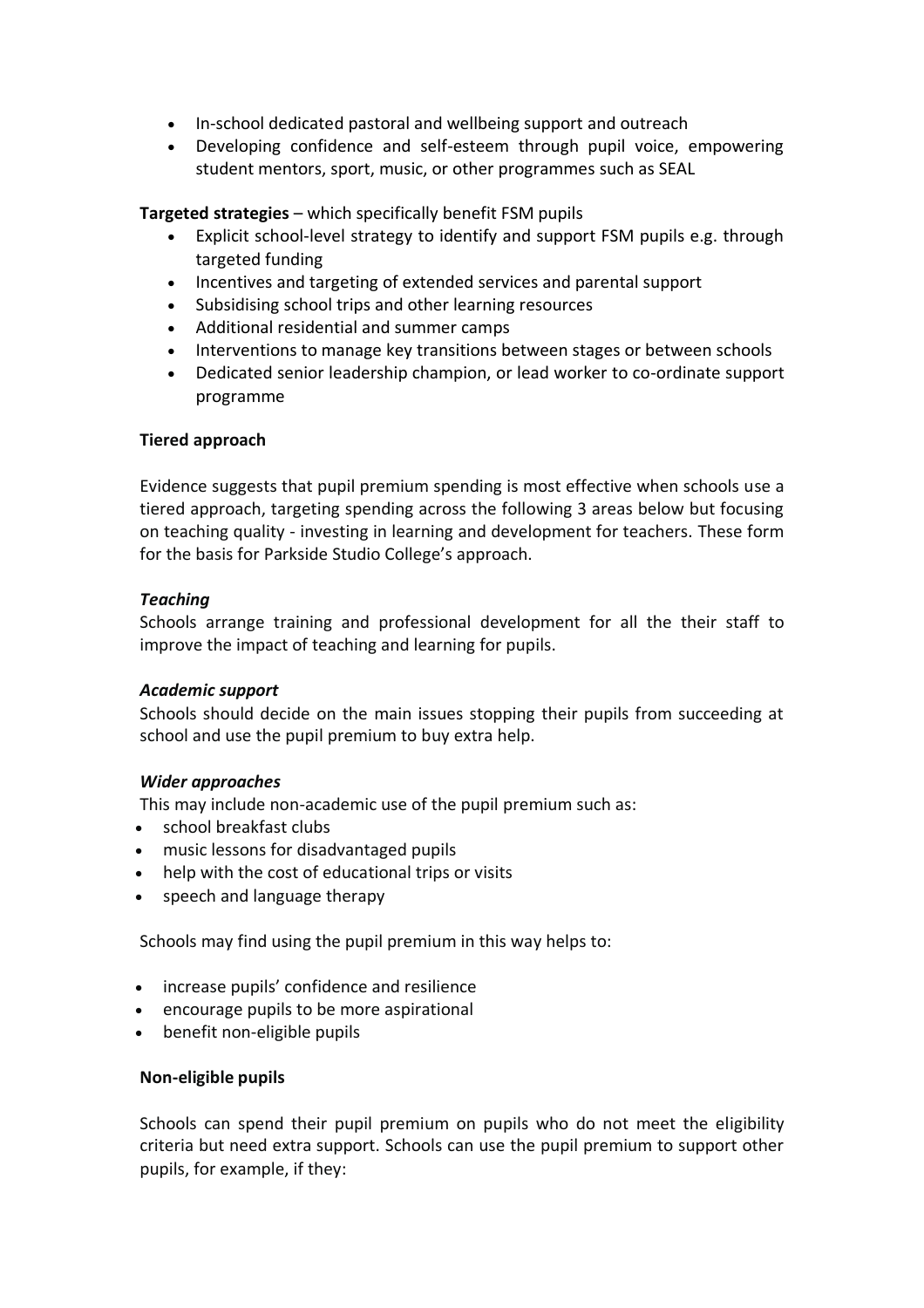- Are in contact with a social worker
- Used to be in contact with a social worker
- Are acting as a carer

## **What is the research about effective Pupil Premium spend?**

In 2012, Ofsted undertook research into the impact of effective spend. Their findings were schools spent the Pupil Premium funding successfully to improve achievement, they shared many of the following characteristics. They:

- Carefully ringfenced the funding so that they always spent it on the target group of pupils;
- Never confused eligibility for the Pupil Premium with low ability, and focused on supporting their disadvantaged pupils to achieve the highest levels;
- Thoroughly analysed which pupils were underachieving, particularly in English and mathematics, and why;
- Drew on research evidence (such as the Sutton Trust toolkit) and evidence from their own and others' experience to allocate the funding to the activities that were most likely to have an impact on improving achievement;
- Understood the importance of ensuring that all day- to-day teaching meets the needs of each learner, rather than relying on interventions to compensate for teaching that is less than good;
- Allocated their best teachers to teach intervention groups to improve mathematics and English, or employed new teachers who had a good track record in raising attainment in those subjects;
- Used achievement data frequently to check whether interventions or techniques were working and made adjustments accordingly, rather than just using the data retrospectively to see if something had worked;
- Made sure that support staff, particularly teaching assistants, were highly trained and understood their role in helping pupils to achieve;
- Systematically focused on giving pupils clear, useful feedback about their work, and ways that they could improve it;
- Ensured that a designated senior leader had a clear overview of how the funding was being allocated and the difference it was making to the outcomes for pupils;
- Ensured that class and subject teachers knew which pupils were eligible for the Pupil Premium so that they could take responsibility for accelerating their progress;
- Had a clear policy on spending the Pupil Premium, agreed by governors and publicised on the school website;
- Provided well-targeted support to improve attendance, behaviour or links with families where these were barriers to a pupil's learning;
- Had a clear and robust performance management system for all staff, and included discussions about pupils eligible for the Pupil Premium in performance management meetings;
- Thoroughly involved governors in the decision making and evaluation process;